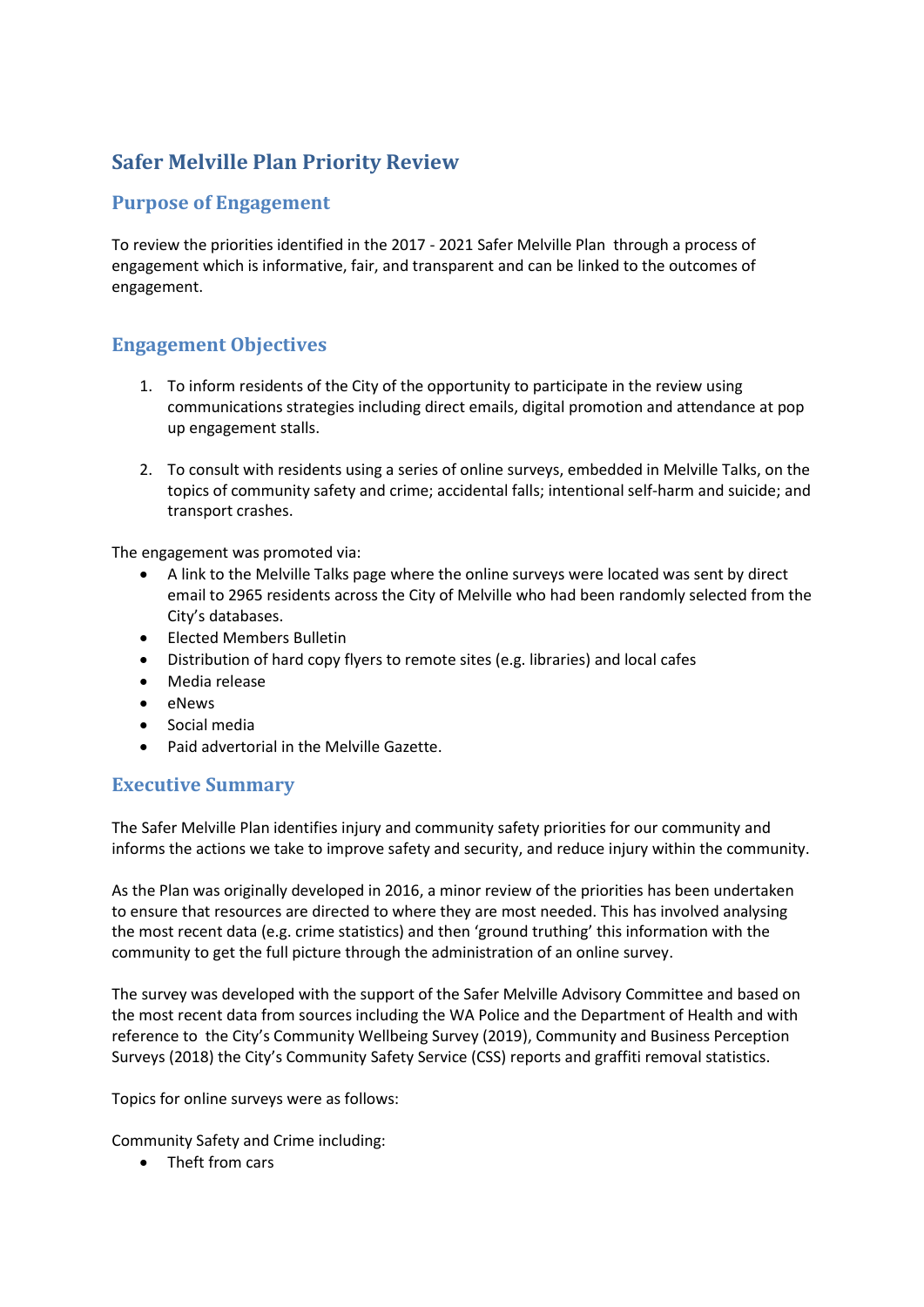- Perception of safety questions i.e. clarification on suggestions from the Community Wellbeing Survey
- Graffiti questions
- Online safety questions

Accidental falls Intentional Self-Harm and Suicide Transport crashes

A major finding from all the surveys was lack of awareness concerning:

- the extent of crime involving theft from cars
- that they can report graffiti online to the City of Melville
- how to protect themselves online
- that falls were the biggest cause of injury leading to hospital admission
- the Safety System approach to road safety
- $\bullet$  that transport crashes in the City of Melville mostly involved people aged  $45 64$ years.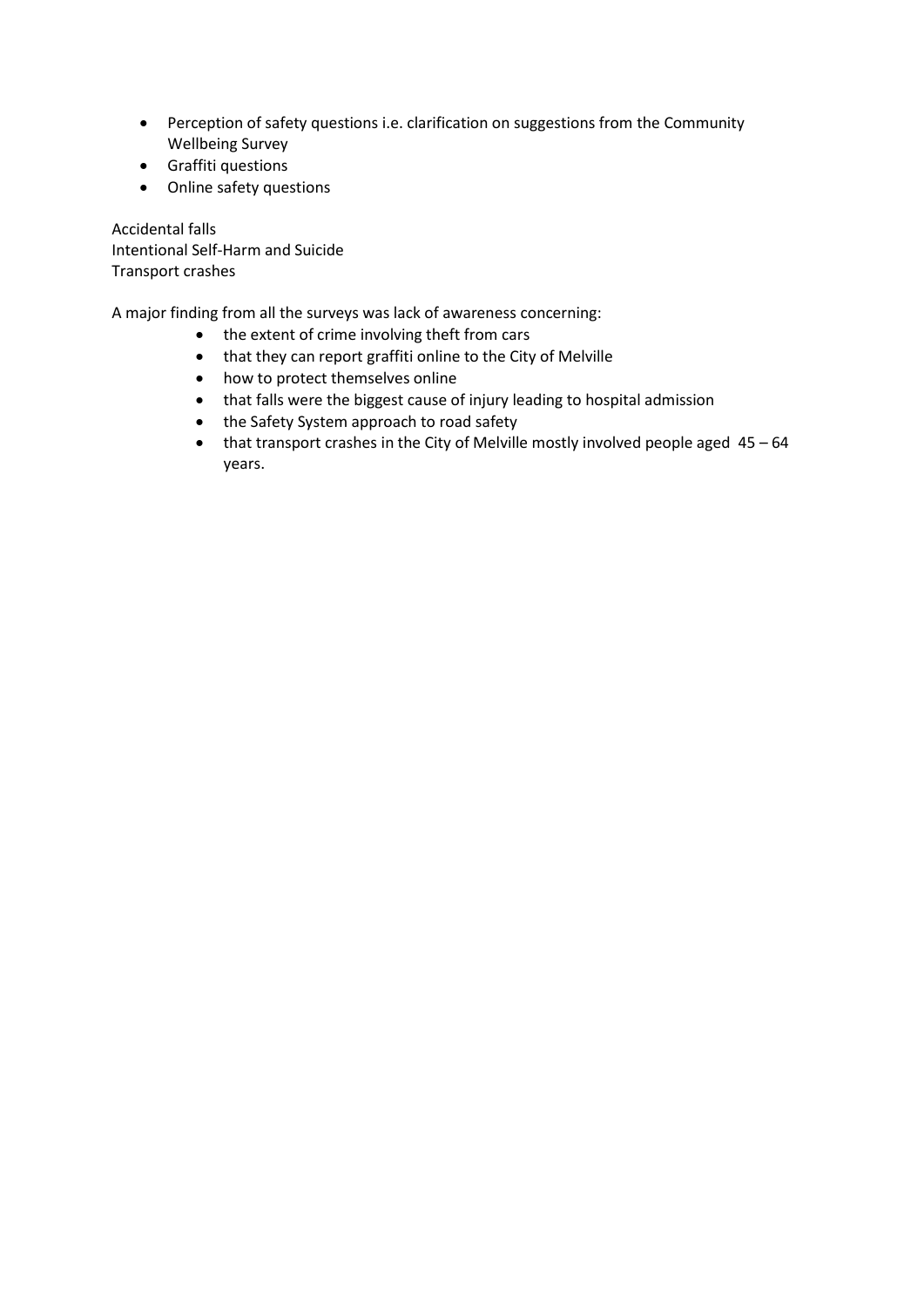# **Contents**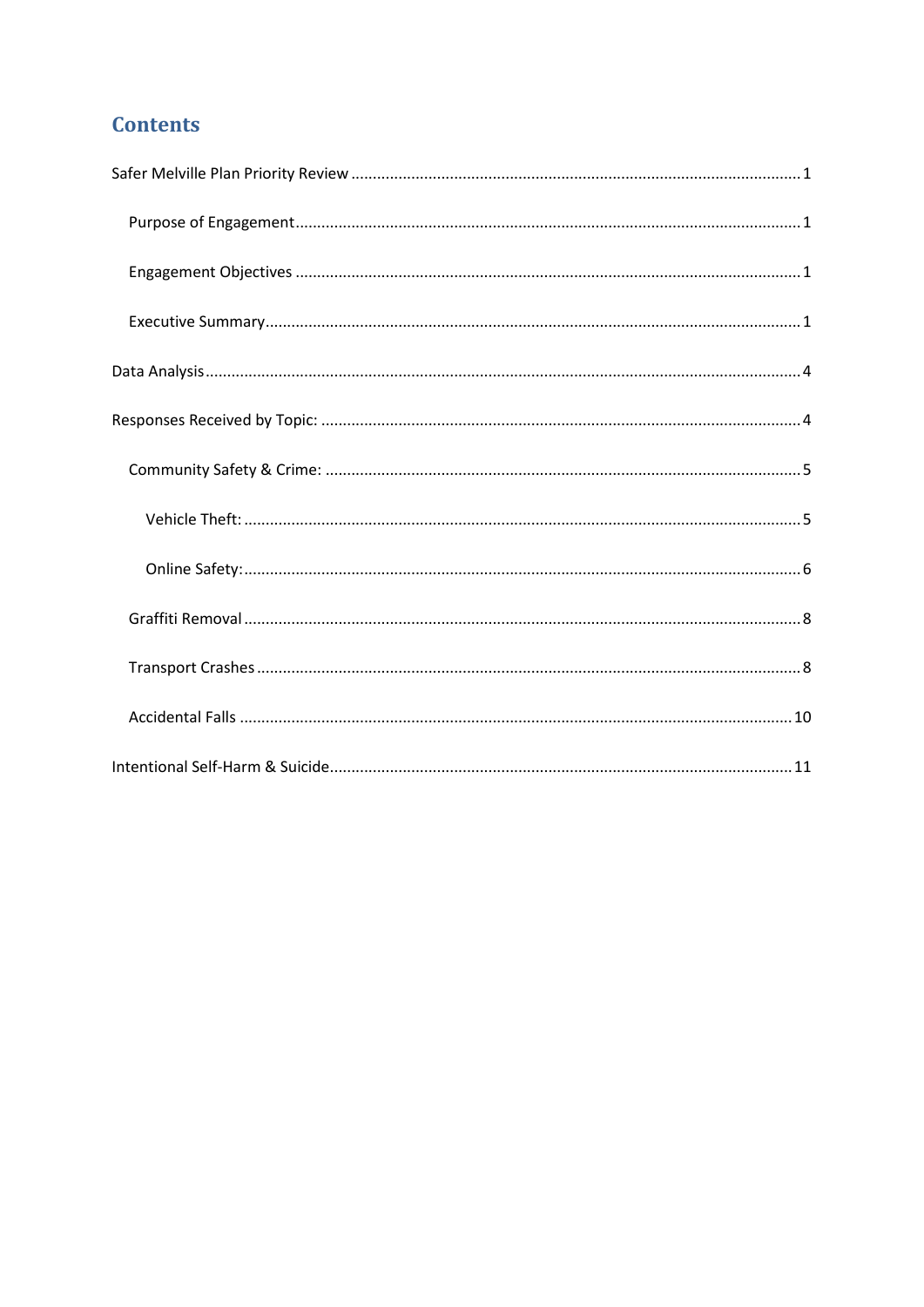## <span id="page-3-0"></span>**Data Analysis**

The feedback collected from the community via surveys contained responses to both closed (quantitative) and open (qualitative) questions. The process of analysis involved the use of both statistical and qualitative analytical software, with the findings brought together in this report.

Statistical analysis involves examining and reporting on the data numerically. Cross demographic analysis allows for identification of trends in the data. However, on this occasion it should be noted that low response levels to some of the surveys and questions means the findings are indicative (of the people who participated) only.

Qualitative data analysis involves the iterative coding and review of text responses until key themes or ideas are identified. Nvivo, the program used by the City, provides visual means for exploring and then coding the data based on the context within which the words occur. Evidence of the process is illustrated with diagrams relevant to each open question and with direct quotations from the text.



# <span id="page-3-1"></span>**Responses Received by Topic:**

Community Safety and Crime was the most popular of the topics, followed by Transport Crashes across most demographic groups. Respondents under 24 and students were more interested in the topic: 'Intentional Self Harm & Suicide':

|                       | Transport Crashes   Accidental Falls | Community<br>Safety & Crime | Intentional Self-<br>Harm & Suicide |
|-----------------------|--------------------------------------|-----------------------------|-------------------------------------|
| Under 24 years<br>old |                                      |                             |                                     |
| Student               |                                      |                             |                                     |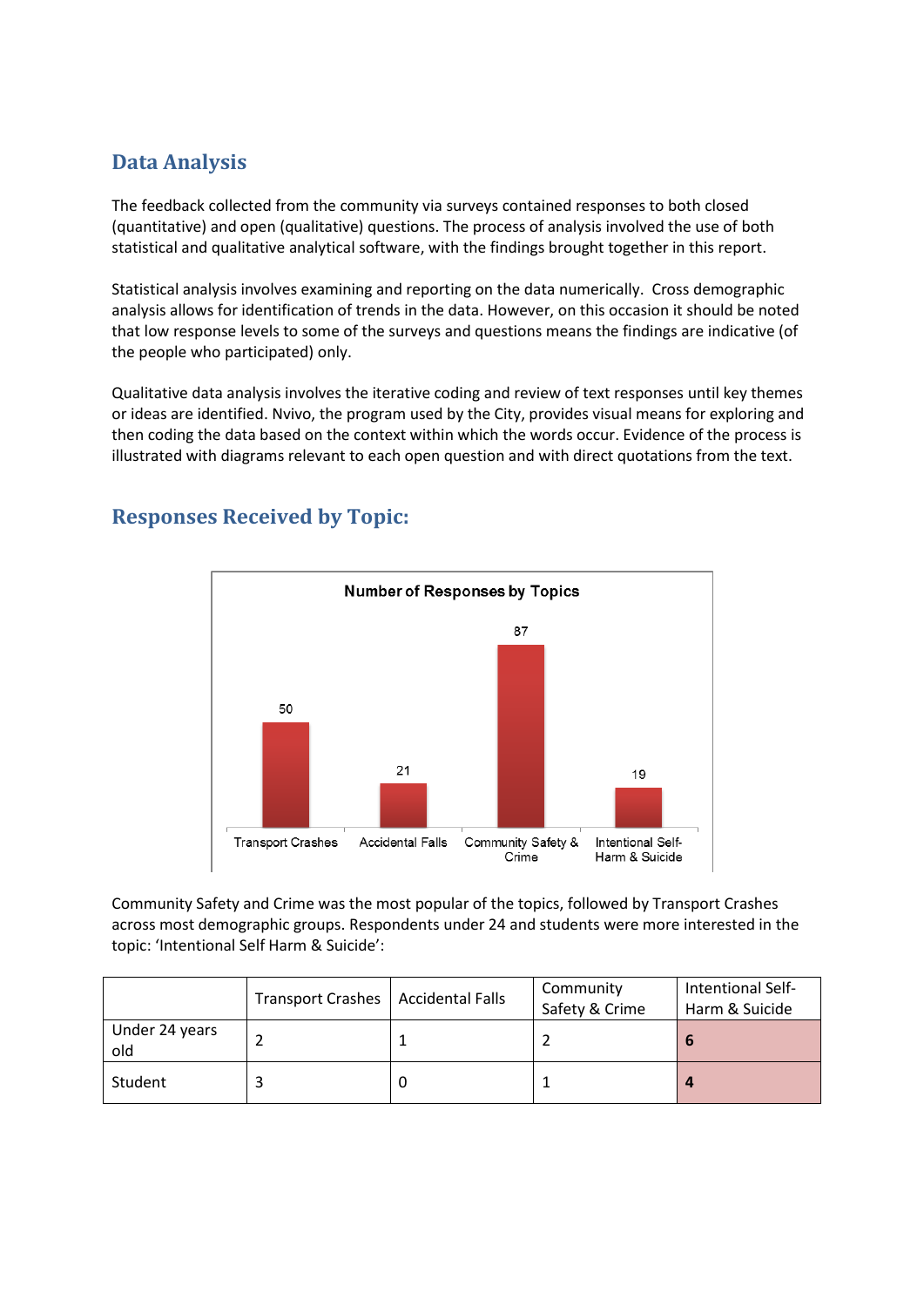## <span id="page-4-0"></span>**Community Safety & Crime:**

87 respondents took part in the survey about Community Safety and Crime containing the following sub-sections:

- Stealing from vehicles
- Online safety
- Graffiti

Theft offences make up the majority of reported crime and have increased when comparing 2017/18 to 2018/19. From conversations with police this is due to stealing from motor vehicle offences increasing as well as retail theft.

#### <span id="page-4-1"></span>**Stealing from Vehicles:**

Stealing from vehicles is the main crime concern for police in the City of Melville next to theft from shops.

|                                                      | Have you ever had property<br>stolen from your car? |           |    |
|------------------------------------------------------|-----------------------------------------------------|-----------|----|
|                                                      | Yes                                                 | <b>No</b> |    |
| Did you know that stealing from vehicles is the main | Yes                                                 |           | 13 |
| crime concern for police in the City of Melville?    | No                                                  | -28       | 40 |

80% of the respondents did not know that stealing from vehicles is a major concern and 62% had never had property stolen from their vehicles.

Even within the cohort of respondents who had property stolen from their vehicles, only 13% recognised that stealing from vehicles is a main concern for police. The majority of them reported the theft to the police (61%). None of the respondents residing in Bicton or Willagee who had experienced car break-ins, reported the thefts to the Police. None of the respondents living in Attadale experienced car break-ins. It should be noted that the number of respondents per suburb are very small and the results may not represent the true population picture.

When responding to the open question: "What in your opinion would encourage someone NOT to leave their belongings in their vehicles?" analysis of the feedback contained recommendations for marketing and communications campaigns to prompt drivers to change their behaviour. Recommendations included the provision of more signage and public notices as "…visible reminders to people" and using social media for "…more real time reporting" on crime incidences in the suburbs. There was the sense that if the public better understood the extent of theft from vehicles, and were also provided with regular updates on times, places and locations that change might be achieved.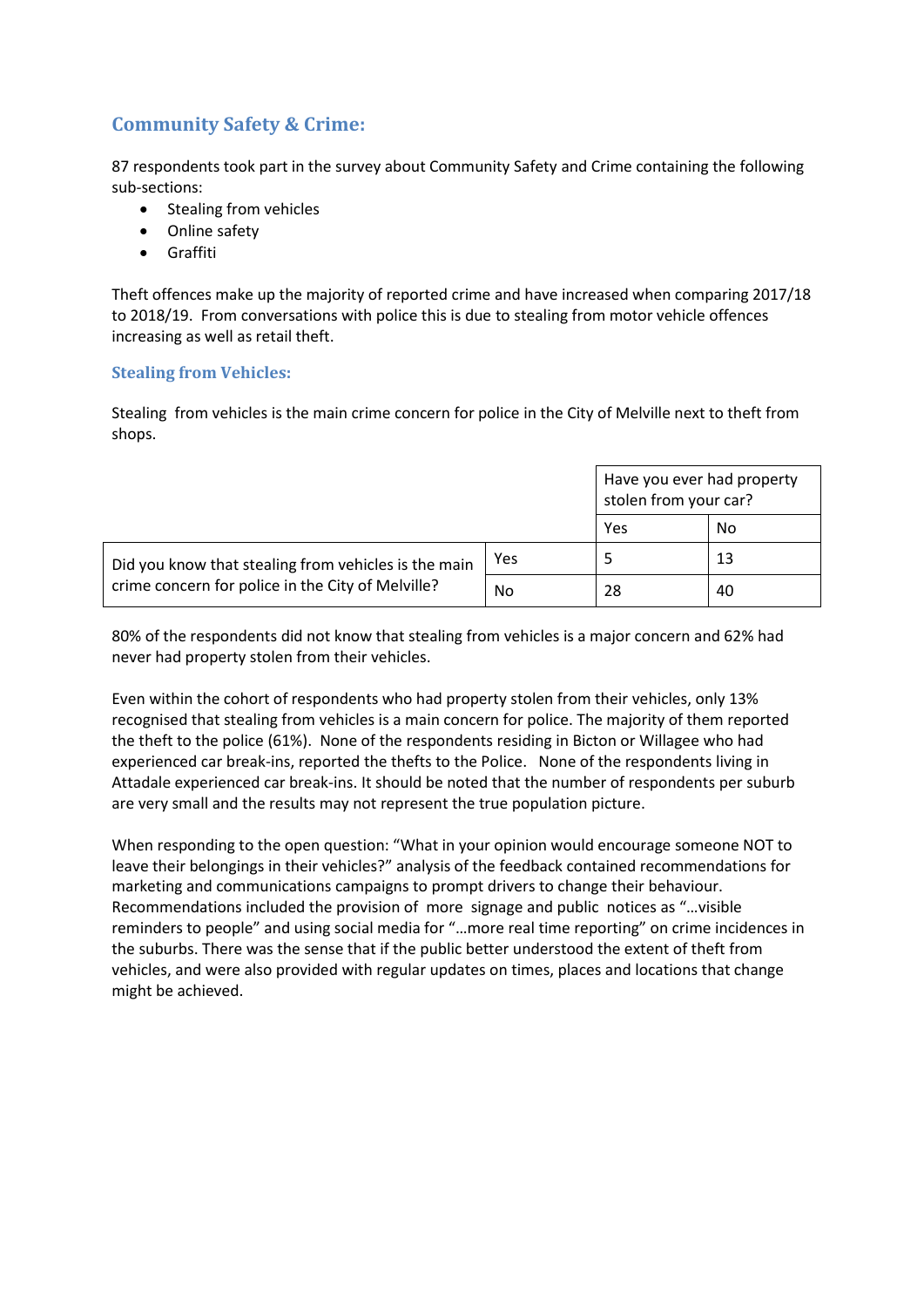



#### <span id="page-5-0"></span>**Online Safety:**

Online safety was identified as an issue arising from the City of Melville Community Wellbeing Survey (2019) where it was noted that only half the respondents felt safe online but only a small number of people were taking precautions as a deterrent. Further engagement to understand why people were feeling this way and what they were doing about it was warranted, given the extent to which we now 'live' in that space.



Most of the respondents thought that concern about scams would be the main cause for people feeling unsafe online.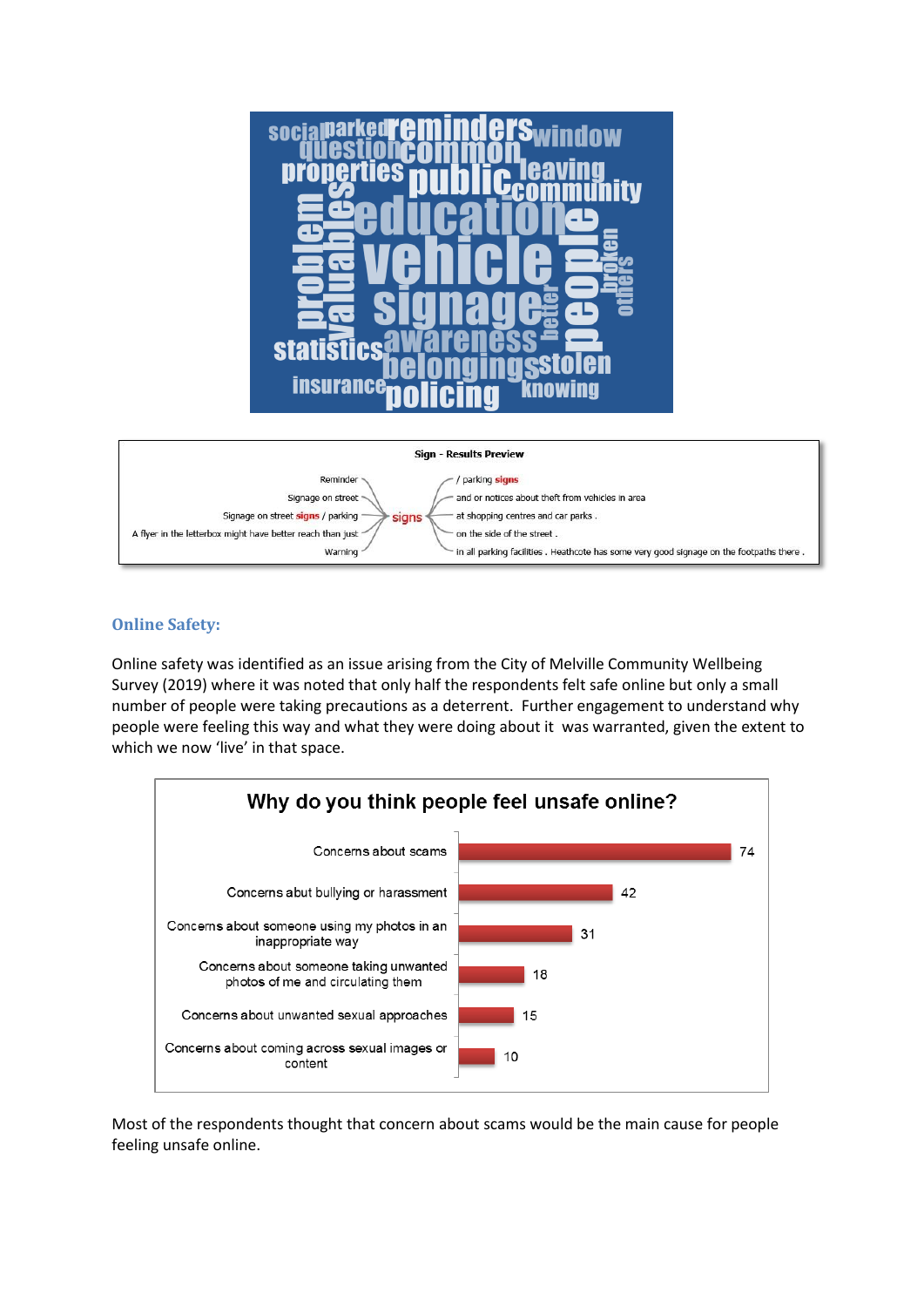

Of the respondents who answered the question, most people 38 (44%) believed that others were not taking precautions online because it was " too difficult" whilst 36 ( 42%) selected 'other' as a response and then went on to identify reasons such as a lack knowledge "…Don't know what precautions to take or how to implement them," being complacent, lazy, thinking that 'it won't happen to me' and potentially, how much it would cost to install software security programs.

The top five information/advice options that respondents thought would be most helpful included:

- 1. How to safeguard devices from viruses, spyware and other malicious software.
- 2. How to protect data e.g., how to set strong passwords, backing up data etc.
- 3. How to identify suspicious attachments or links.
- 4. How to keep children and young people safe online.
- 5. How to guard your digital identity e.g. what and where you post online to prevent identity theft, fraud etc.

Despite most respondents identifying that online scams were the main cause for people feeling unsafe online, getting information and advice on 'How to avoid online scams' did not rank highly as being most useful. Of the 74 respondents, only 11 (15%) thought information/advice on how to avoid online scams would be helpful. Residents from Attadale were most interested in advice on 'How to keep children and young people safe online', followed by 'How to keep vulnerable people safe online'. Respondents who were self-employed and aged between 25 and 34 years old were those most interested in: 'How to keep children and young people safe online'. Responses to the open question: "Do you have any other ideas on information or advice to help people feel safer online?" focussed on people getting educated.

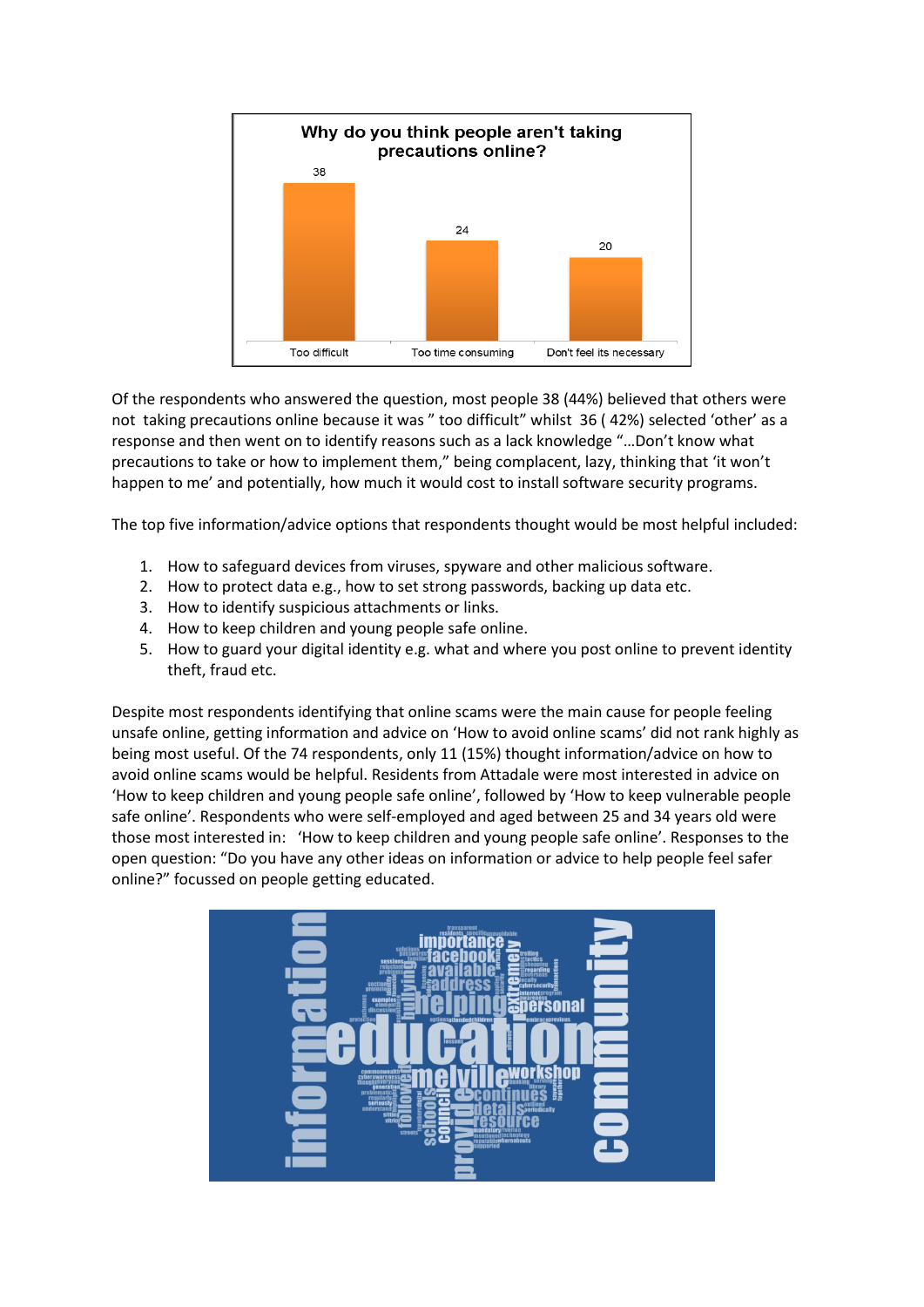In the 2019 City of Melville Community Wellbeing Survey 'safe and secure' was the top rated priority where the community felt more needs to be done. The top suggestion on what more could be done was "increased presence/responsiveness of 'safe and secure' authorities. Which authorities do you think are NOT present and responsive? Most participants identified that the Police were the missing authority.

#### <span id="page-7-0"></span>**Graffiti Removal**

80% of the respondents have never reported graffiti for removal. Of these respondents 52% (n=36) have never seen any graffiti to report. Nevertheless 29 people in this group were aware of how it should be reported.



None of the respondents from Applecross, Bateman, Bull Creek, Kardinya, Mount Pleasant, Murdoch, Myaree and Palmyra (n=27) had ever reported graffiti for removal. Of these respondents, 48% had never seen any graffiti to report and 25% didn't know how it should be reported. Respondents between 35-64 years old had the highest reporting rate for graffiti. Younger respondents (below 35 years) and only 6% of seniors (65+ years old), reported graffiti for removal in the past. Some respondents who selected the 'other' option to this question did not know that they could report instances of graffiti themselves indicating that an awareness campaign could be worthwhile. "This as alerted me to the fact that I can report graffiti which is good. Online reporting would be great. I shall look [it] up and see."

### <span id="page-7-1"></span>**Transport Crashes**

50 respondents took part in the survey about Transport Crashes. 12% knew that people aged 45-64 years old were those most affected by transport crashes in the City of Melville. Only 4% were aware of the Safety System approach to road safety.

Respondents' attitude to drinking and driving were quite equally distributed.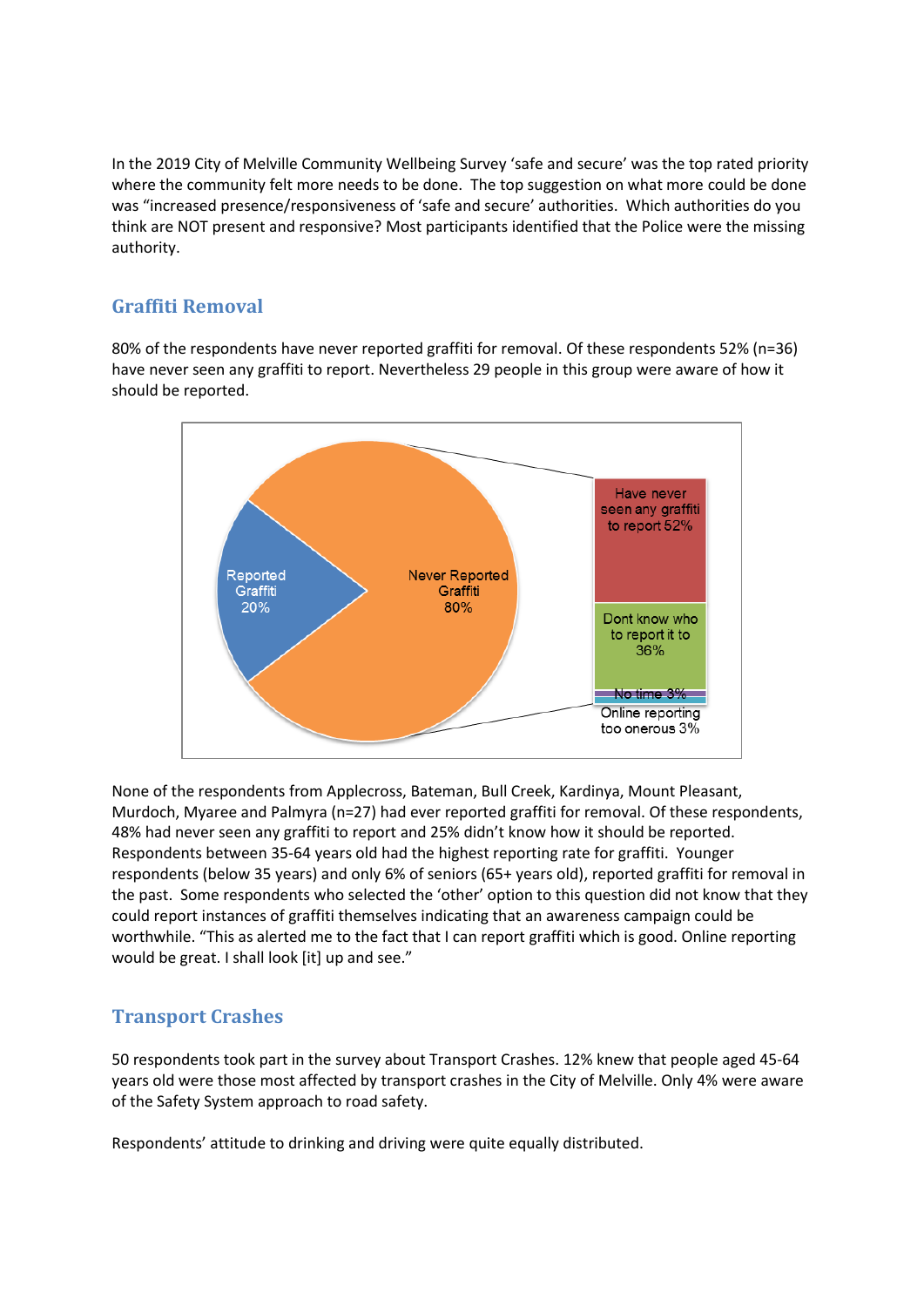

The majority of the respondents (80%) believed that the amount of speed limit enforcement activity should at least stay the same or increase, and almost all of them (96%) never or only occasionally drove more than 10km/hr over the speed limit. Over the past 12 months, only three of the respondents were involved in a transport crash or near miss due to failing to notice a stop sign or traffic light (n=2) or driving too fast for the road or weather conditions (n=1). All three respondents were female and two of them were 45-64 years old.

Responses to the open question: "What, in your opinion, would encourage someone to adopt safer road behaviours?" identified a range of mechanisms from stronger penalties to exposing drivers to the consequences of their actions as a deterrent.

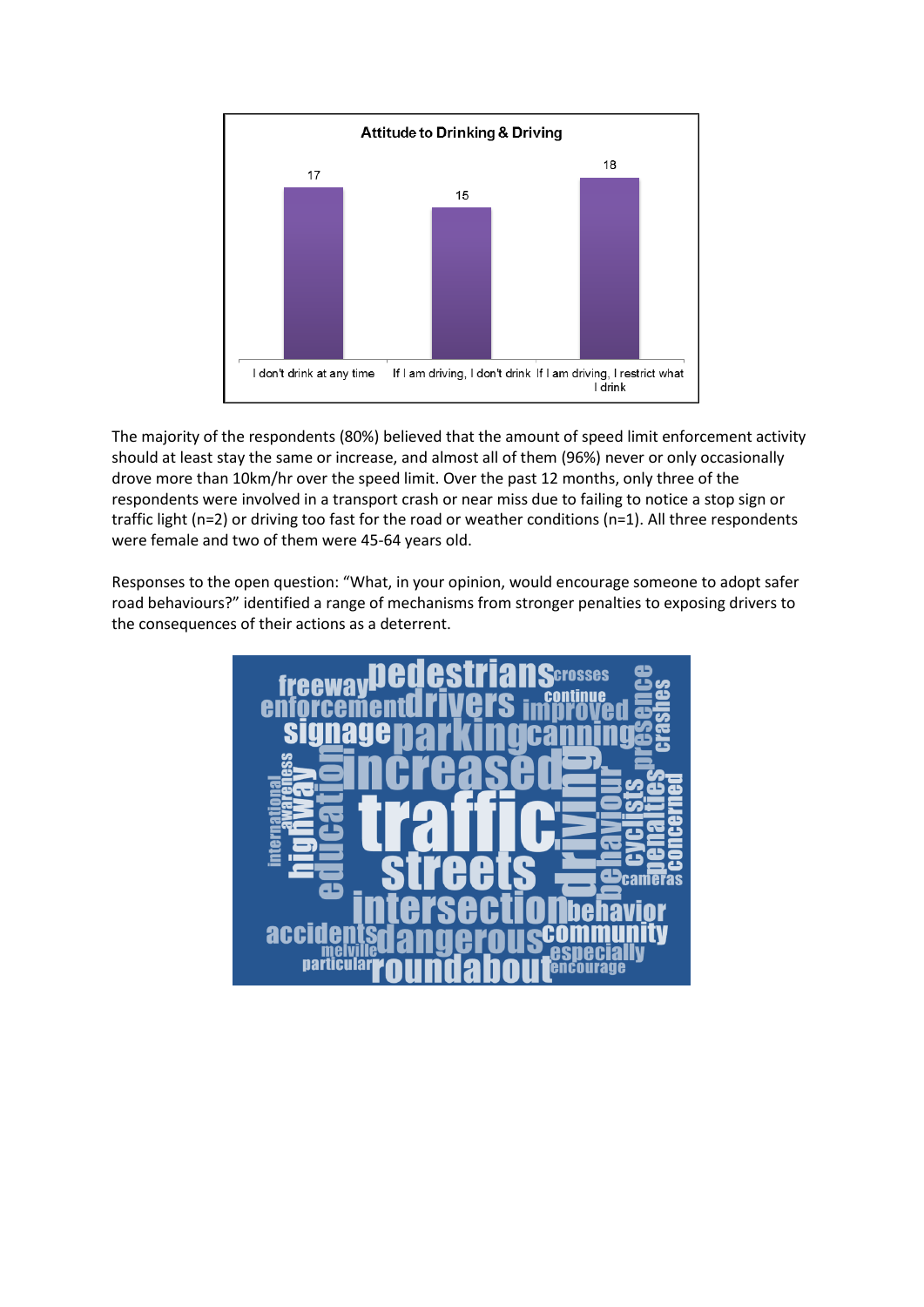Comments suggested that extreme measures, together with greater enforcement by traffic police, were required to change the behaviour of road users:

"Penalties unfortunately. Being exposed to the results of unsafe behaviour (speed, alcohol/drug excess, idiotic behaviour)…on the roads. A night in an emergency department…"

"Continuing strong enforcement/fines to challenge behaviours that have…become culturally acceptable. Sharing more real life stories that resonate."

Also recommended was greater control over driver behaviour through the deployment of traffic management strategies in the design and layout of roads: "Roundabouts are most useful in keeping traffic apart [and] they should be used more often," "Improve bike lanes," and "[having]… increased numbers of traffic lights at intersections."

## <span id="page-9-0"></span>**Accidental Falls**

21 respondents took part in the survey about Accidental Falls. Slightly more than half of the respondents have fallen in the past, but only 14% were aware of the extent and impact of accidental falls. All of the respondents agreed that in order to prevent a fall, it is important or very important to: (i) be physically active, (ii) remove hazards to make your home safer, and (iii) wear appropriate footwear. At least 85% of the respondents agreed it was important or very important to do all of the other proposed actions in order to prevent falls.

|                                             | Not at all<br>Important | Slightly<br>Important | Neutral        | Important      | Very<br>Important | % of<br>Important<br>/ Very<br>Important |
|---------------------------------------------|-------------------------|-----------------------|----------------|----------------|-------------------|------------------------------------------|
| <b>Building up balance</b>                  | $\mathbf 0$             | $\mathbf 0$           | $\mathbf{1}$   | 3              | 17                | 95%                                      |
| Strengthening my legs                       | 0                       | $\Omega$              | $\overline{2}$ | 6              | 13                | 90%                                      |
| Being physically active                     | $\mathbf{0}$            | $\Omega$              | $\Omega$       | $\overline{7}$ | 14                | 100%                                     |
| Regularly checking your<br>medications      | $\mathbf{1}$            | $\mathbf 0$           | $\overline{2}$ | 11             | $\overline{7}$    | 86%                                      |
| Keeping a healthy mind                      | 0                       | 0                     | 3              | 10             | 8                 | 86%                                      |
| Maintaining a healthy<br>diet               | $\mathbf 0$             | $\Omega$              | 3              | 11             | $\overline{7}$    | 86%                                      |
| Maintaining a healthy<br>weight             | $\Omega$                | $\Omega$              | $\mathbf{1}$   | 11             | 9                 | 95%                                      |
| Removing hazards to<br>make your home safer | $\mathbf 0$             | 0                     | 0              | $\overline{7}$ | 14                | 100%                                     |
| Regularly checking your<br>eyesight         | $\overline{0}$          | $\mathbf 0$           | $\overline{2}$ | 10             | 9                 | 90%                                      |
| Wearing appropriate<br>footwear             | $\mathbf 0$             | $\Omega$              | 0              | 10             | 11                | 100%                                     |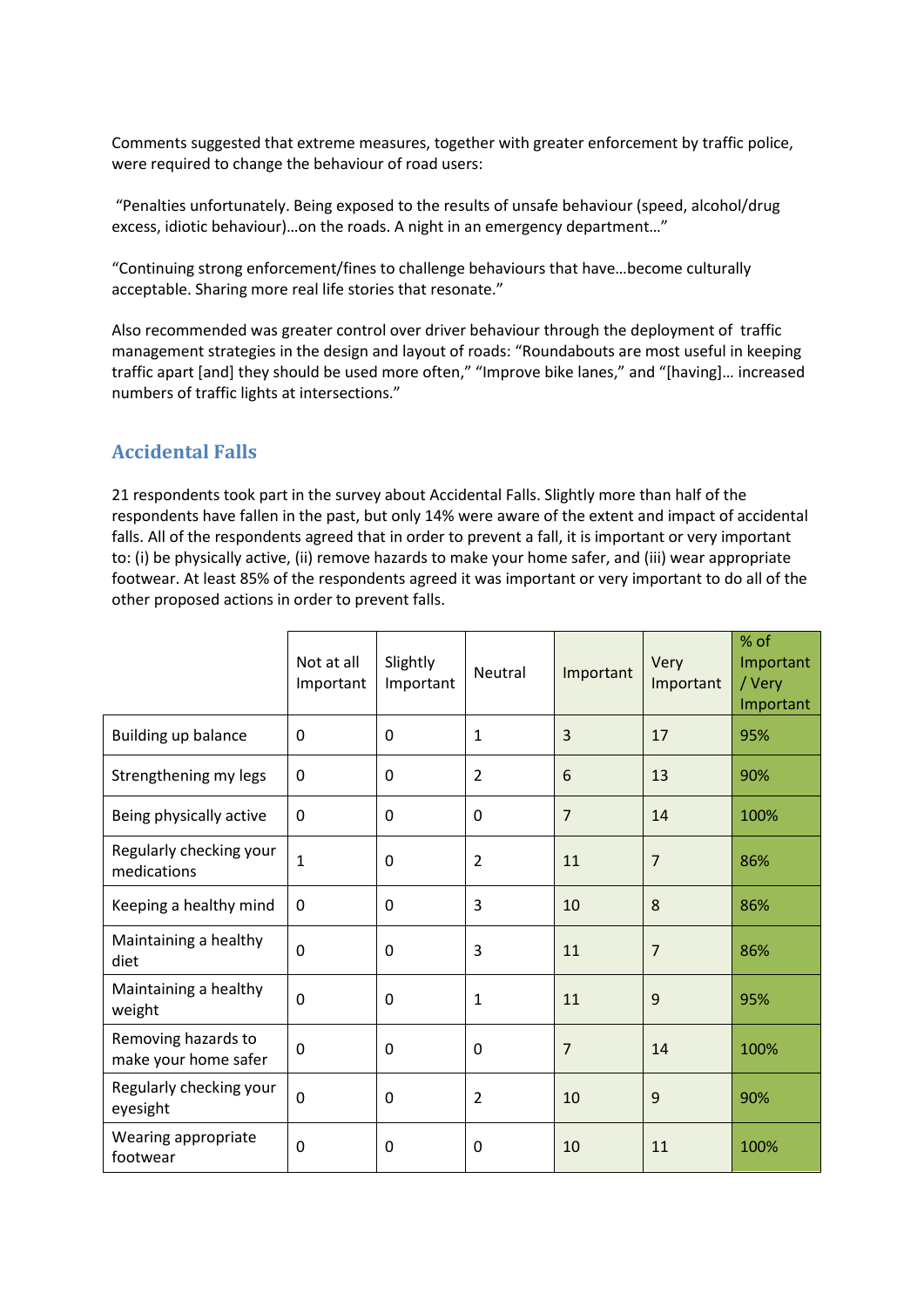29% of the respondents were aware of 'Stay on Your Feet' and they are all female above 55 years old. Only one respondent had ever accessed their programs or resources. Half of the respondents agreed it was extremely important to do at least three hours of strength and balance activities each week when they were over the age of 60. All but one respondent thought this was at least somewhat important to them.

The majority of the female respondents walked around their local area during the week to exercise, while majority of the male respondents cycled. 50% of the respondents participated in more than one activity during the week. None participated in the City's 'Living Longer Living Stronger Programs'. Commentary from the open questions about falls suggested that outdoor hazards be considered with particular reference to footpaths, where they exist, but also in circumstances where they are absent.



Respondents talked about maintenance: "…old footpaths should be checked for lift from tree roots;" "Ensuring that walkways are well maintained so that elderly people with or without walking aids can feel confident about staying active on their own" and also "sort out uneven pavement around the City of Melville. Others identified the need for footpaths to be constructed, in all the suburbs and "…pedestrian unfriendly areas [which] are distracting and risky"

## <span id="page-10-0"></span>**Intentional Self-Harm & Suicide**

19 respondents took part in the survey about Intentional Self-Harm & Suicide. Only 26% of the respondents were aware of the extent and impact of intentional self harm and suicide in the City of Melville.